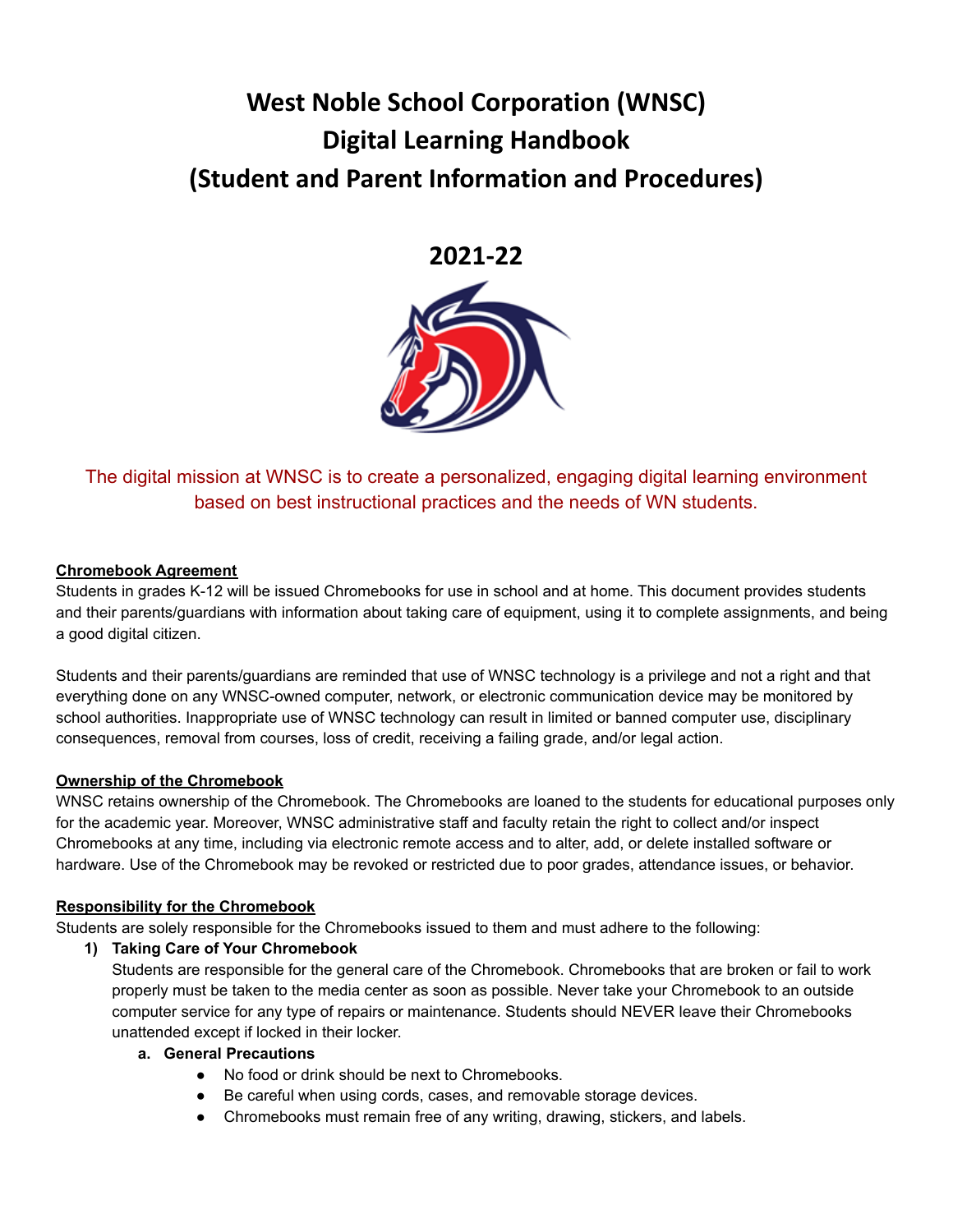## **b. Cases**

- Each student is encouraged to purchase a protective cover for his/her Chromebook. A link to an inexpensive option may be made available in the media center.
- Care should be taken when Chromebooks are placed in a bag, such as a backpack, with other books or devices. Compression can damage the Chromebook.

## **c. Carrying Chromebooks**

- Never lift Chromebooks by the screen.
- Never carry Chromebooks with the screen open.

## **d. Screen Care**

- The Chromebook screen can be damaged if subjected to heavy objects, rough treatment, some cleaning solvents, and other liquids. The screens are particularly sensitive to damage from excessive pressure.
- Do not put pressure on the top of the Chromebook when it is closed.
- Do not store a Chromebook with the screen open.
- Do not place anything in the Chromebook bag that will press against the cover.
- Make sure there is nothing on the keyboard before closing the lid (i.e. pencils, pens).
- Only clean the screen with a dry microfiber cloth or anti-static cloth.

## **e. Barcodes**

• All WNSC Chromebooks will be labeled with a barcode. Students may be charged up to the full replacement cost of a Chromebook for tampering with a West Noble School Corporation barcode or turning in a Chromebook without the barcode.

## **f. Repairs**

- The cost for repair of a damaged (accidental or otherwise) Chromebook or charger is the responsibility of the student and his/her parent/guardian.
- The reasonable cost for each part is determined at the beginning of the academic year.
- Parents/guardians will be invoiced for the cost of the repair (parts only).
- Any *warranty* repair or replacement will be handled solely by the WNSC Technology Dept. and at no cost to the student.

## **2) Using Your Chromebook at School**

Students are expected to bring a fully charged Chromebook to school everyday.

## **a. If a student does not bring his/her Chromebook to school:**

- $\bullet$  A student may stop in the media center and check out a loaner device before 8:10 a.m.\*
- Repeated use of a loaner device may result in disciplinary action.
- A student who obtains a loaner device will be responsible for returning it to the media center by 3:10 p.m. of that school day.
- If a loaner is not turned in by 3:30 pm that day the office may create a discipline report.

## **b. Chromebooks being repaired:**

- Loaner devices may be issued to students when they leave their Chromebook for repair.
- A student borrowing a device will be responsible for any damage to or loss of the loaned device.

## **c. Backgrounds and Themes**

● Inappropriate media may not be used as backgrounds or themes. What constitutes "inappropriate" is determined by administrative staff and faculty. The presence of such media will result in disciplinary action.

## **d. Sound**

- Sound must be muted at all times unless permission is obtained from a teacher.
- Headphones may be used at the discretion of the teacher.
- Students should have their own personal set of headphones.

## **e. Printing**